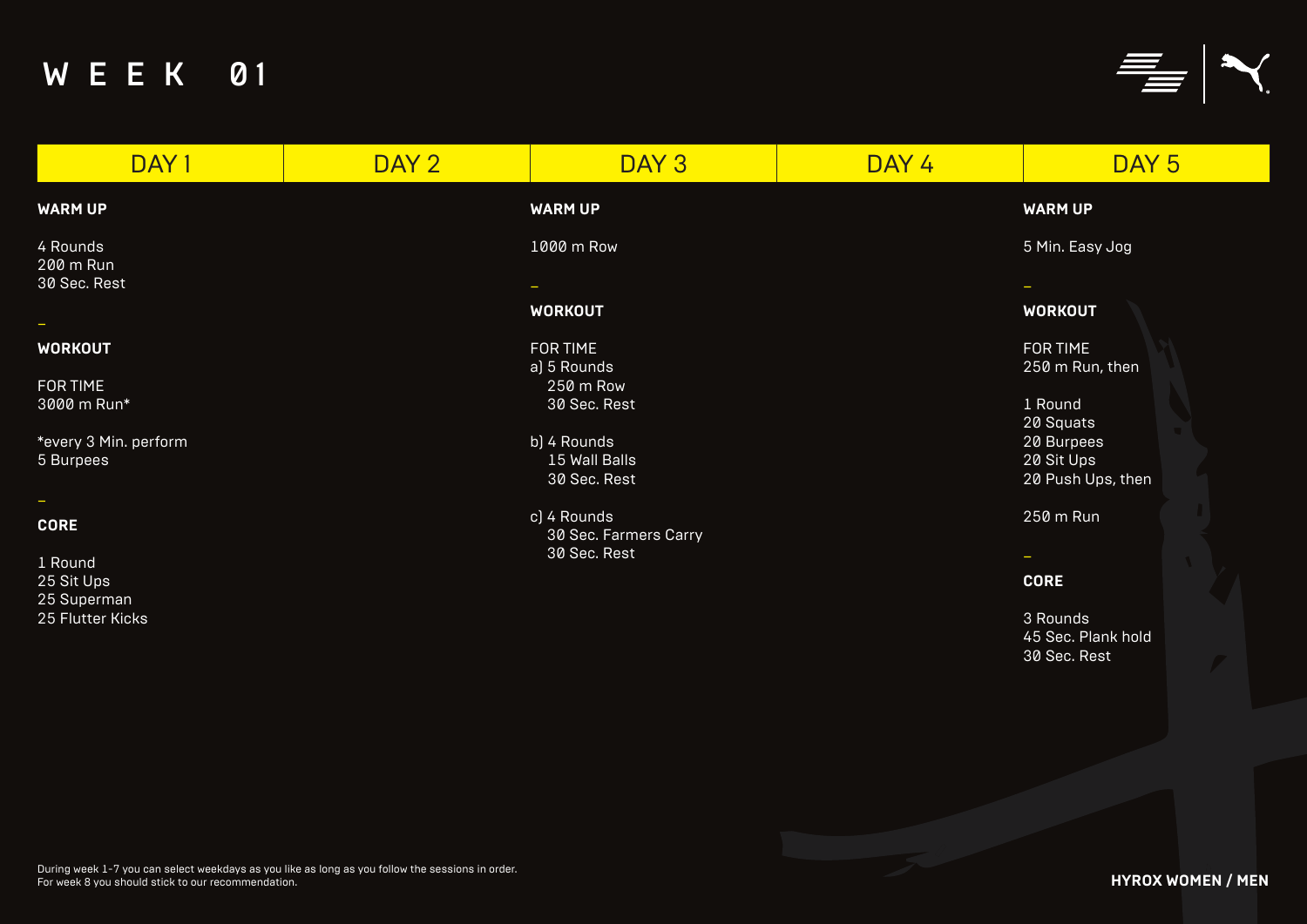# W E E K 02

#### **WARM UP**

1 Round 5 Min. Run 1 Min. Rest 5 Min. Row or Run 1 Min. Rest 5 Min. Ski Erg or Run

### –

### **WORKOUT**

a) 10 Rounds 30 Sec. Sprint 30 Sec. Rest

### b) FOR TIME

3 Rounds 10 Mountain Climber (total) 10 Lunges (total) 10 Sit Ups

### **WARM UP**

3 Min. Run

–

### **WORKOUT**

a) 3 Rounds 10 Bench Press 10 Deadlift 10 Back Squat 2 Min. Rest

- b) 3 Rounds 1 Min. Row for Calories 1 Min. 25 m Shuttle Run 1 Min. Burpees 1 Min. Sit Ups
	- 1 Min. Rest

–

### **CORE**

3 Rounds 15 V-Ups 15 Superman

#### **WARM UP**

1 Round 25 Jumping Jacks 20 Sit Ups 15 Squats 10 Push Ups

### –

### **WORKOUT**

- a) 2 Rounds 25 m Sled Push 1 Min. Rest 2 Rounds 25 m Sled Pull 1 Min. Rest
- b) FOR TIME 30-20-10 Row for cal Burpees Lunges (total)





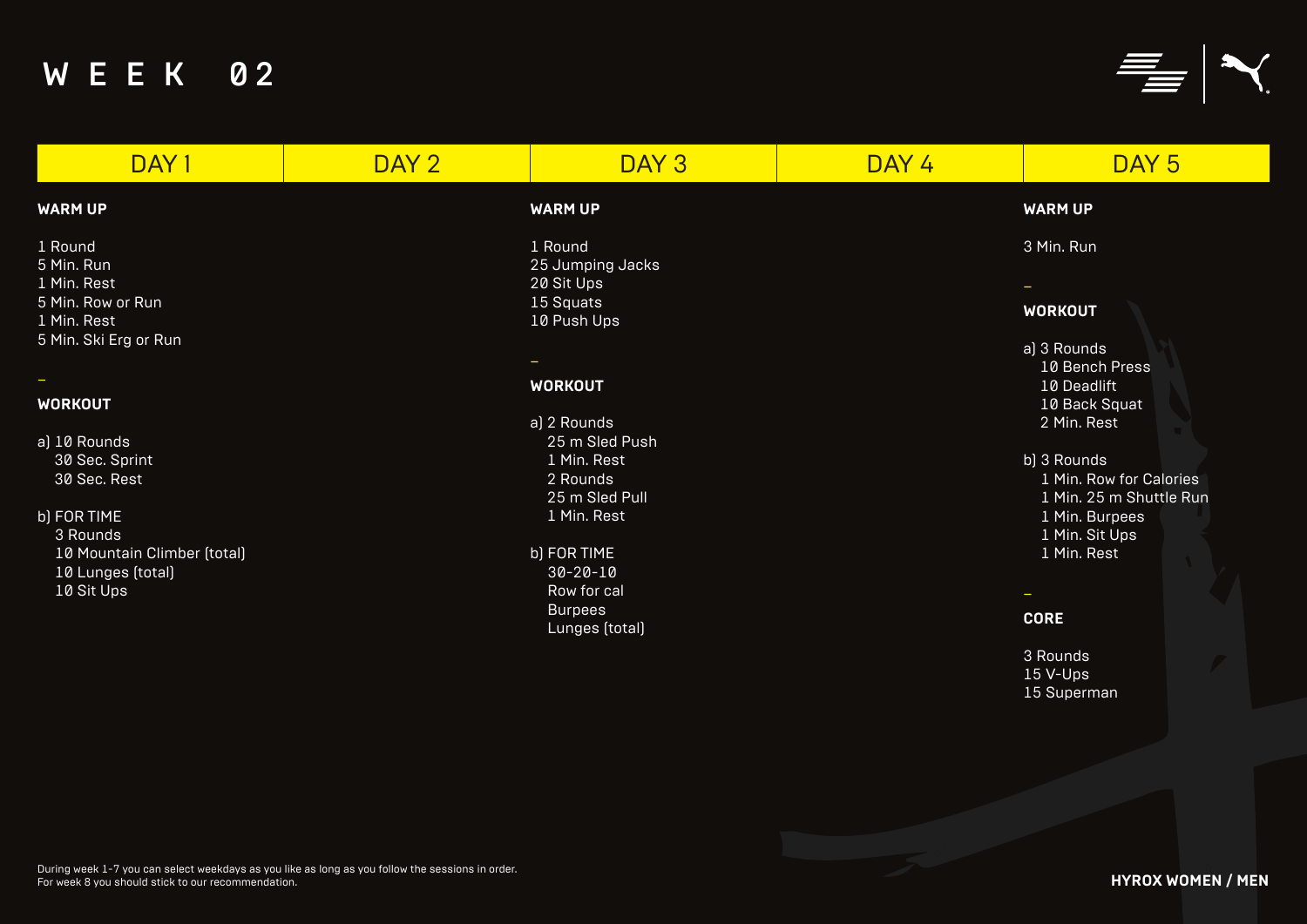30 Sec. Rest





### **WARM UP**

### **WORKOUT**

- a) 4 Rounds 15 Push Ups\*
- b) 4 Rounds 25 Back Squats\*

#### \*Rest as needed

| DAY 1                         | DAY 2 | DAY 3                    | DAY 4 | DAY <sub>5</sub>    |
|-------------------------------|-------|--------------------------|-------|---------------------|
| <b>WARM UP</b>                |       | <b>WARM UP</b>           |       | <b>WARM UP</b>      |
| 2 Rounds                      |       | 500 m Row / 10 Inch Worm |       | 4 Rounds            |
| 200 m Run                     |       | 2 Rounds                 |       | 150 m Run           |
| 10 Squats                     |       | 5 Push Ups               |       | 20 Sec. Rest        |
| 5 Burpees                     |       | 5 Squats                 |       | 2 Rounds            |
| 10 Sit Ups                    |       | 10 Sit Ups               |       | 250 m Run           |
| 5 Burpees                     |       |                          |       | 30 Sec. Rest        |
|                               |       |                          |       |                     |
| $\overline{\phantom{a}}$      |       | <b>WORKOUT</b>           |       |                     |
| <b>WORKOUT</b>                |       |                          |       | <b>WORKOUT</b>      |
|                               |       | a) 2 Rounds              |       |                     |
| "ZEPPELIN" (SCALED)           |       | 50 m Sled Push           |       | a) 4 Rounds         |
| <b>FOR TIME</b>               |       | 1 Min. Rest              |       | 15 Push Ups*        |
| 500 m Run, then               |       | 2 Rounds                 |       |                     |
|                               |       | 50 m Sled Pull           |       | b) 4 Rounds         |
| 50 Wall Balls                 |       | 1 Min. Rest              |       | 25 Back Squats*     |
| 40 Lunges (total)             |       |                          |       |                     |
| 30 Burpees                    |       | b) FOR TIME              |       | *Rest as needed     |
| 20 Sit Ups                    |       | 1500 m Row               |       |                     |
| 10 Push Ups, then             |       |                          |       | c) 10 Rounds        |
|                               |       | c) 4 Rounds              |       | 200 m Run           |
| 500 m Run                     |       | 30 Sec. Farmers Carry    |       | 2 Min. Rest         |
|                               |       | 30 Sec. Rest             |       |                     |
| $\overline{\phantom{m}}$      |       |                          |       |                     |
| <b>CORE</b>                   |       |                          |       | <b>CORE</b>         |
| 3 Rounds                      |       |                          |       | 3 Rounds            |
| 1 Min. Stability Ball Bridges |       |                          |       | 30 Sec. Toe Touches |
|                               |       |                          |       |                     |

### –

### **CORE**

3 Rounds 30 Sec. Toe Touches 30 Sec. Flutter Kicks 30 Sec. Russian Twist 30 Sec. Side Plank right 30 Sec. Side Plank left 1 Min. Rest

### **HYROX WOMEN / MEN**

# W E E K 03

During week 1-7 you can select weekdays as you like as long as you follow the sessions in order. For week 8 you should stick to our recommendation.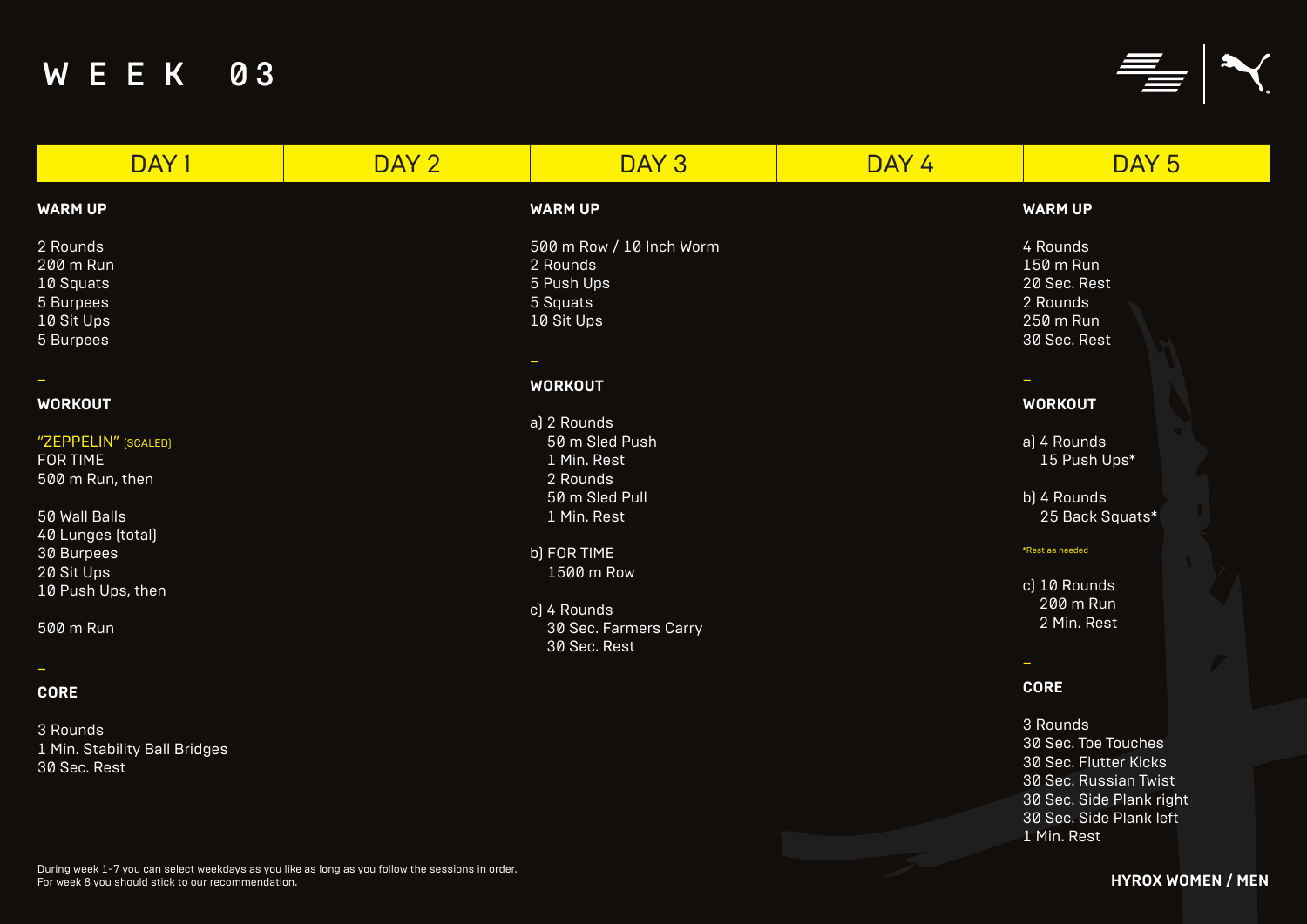25 Sit Ups 25 Superman 25 Flutter Kicks

### **WARM UP**

### **WORKOUT**

### b) "MITCHELL"

# W E E K 04

| DAY <sub>1</sub>                                                       | DAY 2 | DAY 3                                                                                               | DAY 4 | DAY <sub>5</sub>                                          |
|------------------------------------------------------------------------|-------|-----------------------------------------------------------------------------------------------------|-------|-----------------------------------------------------------|
| <b>WARM UP</b>                                                         |       | <b>WARM UP</b>                                                                                      |       | <b>WARM UP</b>                                            |
| 4 Rounds<br>150 m Run<br>20 Sec. Rest<br>2 Rounds<br>250 m Run         |       | 1 Round<br>2 Min. Jump Rope<br>25 m High Knees<br>25 m Buttkicks<br>25 m Lunges<br>25 m Side Lunges |       | 1 Round<br>50 Jumping Jacks<br>10 Tuck Jumps<br>20 Lunges |
| 30 Sec. Rest                                                           |       |                                                                                                     |       | <b>WORKOUT</b>                                            |
| <b>WORKOUT</b>                                                         |       | <b>WORKOUT</b><br>"BIGGIE" [SCALED]                                                                 |       | a) 4 Rounds<br>10 Bench Press<br>10 Deadlift              |
| <b>FOR TIME</b><br>3 Rounds                                            |       | 3 Rounds<br>1 Min. Wall Balls                                                                       |       | 10 Back Squat<br>2 Min. Rest                              |
| 20 Box jumps<br>20 Lunges (total)<br>20 Row for Calories<br>20 Sit Ups |       | 30 Sec. Rest<br>1 Min. Burpee Broad Jump<br>30 Sec. Rest<br>1 Min. Row for Calories                 |       | b) "MITCHELL"<br><b>FOR TIME</b><br>400 m Run             |
| 20 Wall Balls<br>$\sim$                                                |       | 30 Sec. Rest<br>1 Min. 10 m Shuttle Run<br>30 Sec. Rest                                             |       | 50 Squats<br>400 m Run<br>50 Sit Ups<br>400 m Run         |
| <b>CORE</b><br>1 Round                                                 |       |                                                                                                     |       | 50 Lunges (total)                                         |

–

### **CORE**

3 Rounds 10 Bird Dogs r/l 30 Sec. Plank



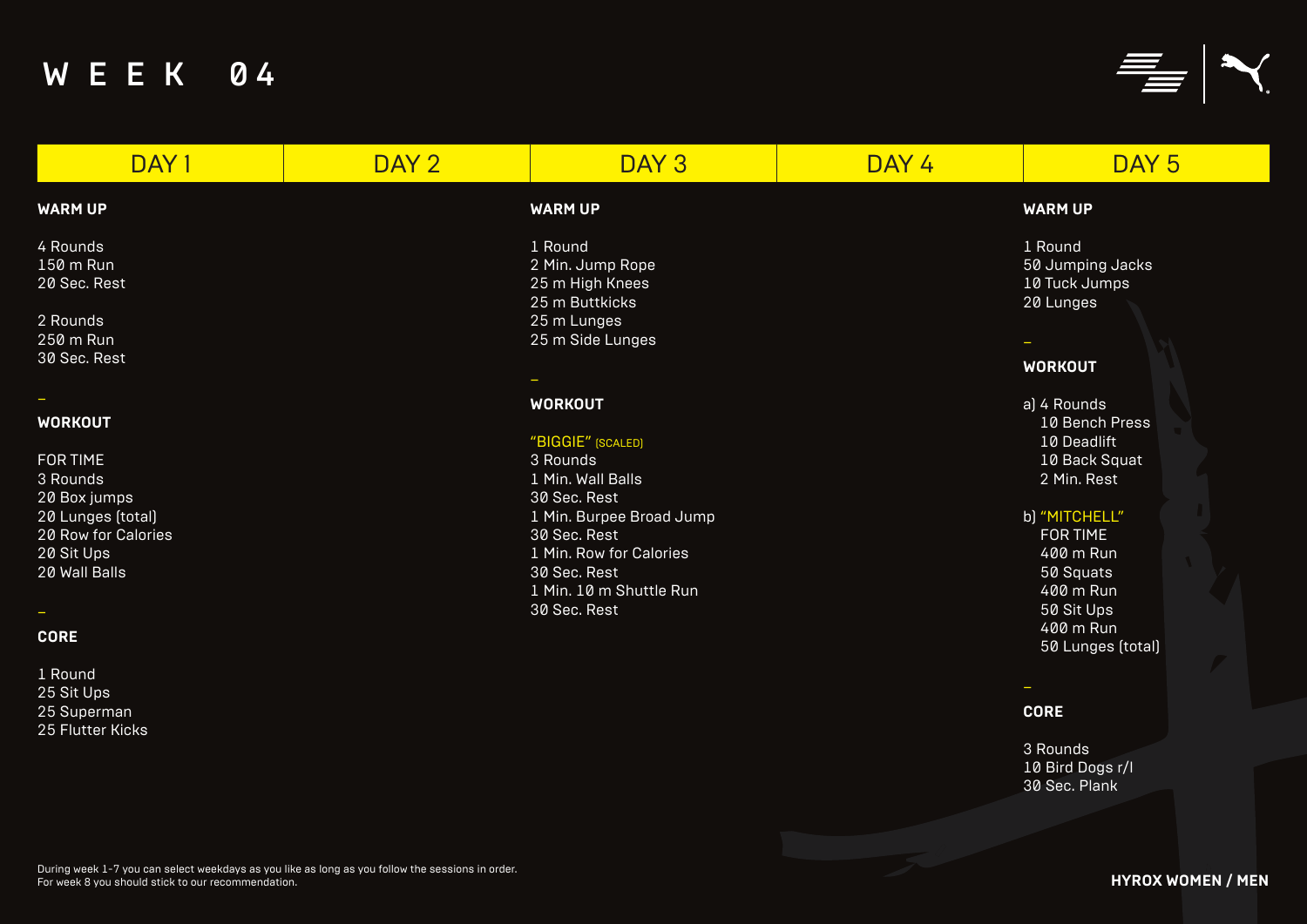### **WARM UP**

### **WORKOUT**

- a) 4 Rounds 10 weighted Step Ups on Box\*
- b) 4 Rounds Max Rep Push Ups

| DAY <sub>1</sub>      | DAY <sub>2</sub> | DAY <sub>3</sub>           | DAY 4 | DAY <sub>5</sub>    |
|-----------------------|------------------|----------------------------|-------|---------------------|
| <b>WARM UP</b>        |                  | <b>WARM UP</b>             |       | <b>WARM UP</b>      |
| 4 Rounds              |                  | 1 Round                    |       | 1 Round             |
| 200 m Run             |                  | 25 m Lunges                |       | 50 Jumping Jacks    |
| 30 Sec. Rest          |                  | 25 m Side Lunges           |       | 200 m Run           |
|                       |                  | 25 m Broad Jumps           |       | 50 Jumping Jacks    |
|                       |                  | 25 m Inch Worm             |       |                     |
| <b>WORKOUT</b>        |                  |                            |       |                     |
|                       |                  |                            |       | <b>WORKOUT</b>      |
| 5000 m* Run           |                  | <b>WORKOUT</b>             |       |                     |
|                       |                  |                            |       | a) 4 Rounds         |
| *every 3 Min. perform |                  | "STARR" [SCALED]           |       | 10 weighted Step Up |
| 5 Burpees and         |                  | <b>FOR TIME</b>            |       |                     |
| 10 Squats             |                  | 800 m Run                  |       | b) 4 Rounds         |
|                       |                  | <b>30 Mountain Climber</b> |       | Max Rep Push Ups    |
| -                     |                  | 600 m Ski Erg              |       |                     |
|                       |                  | 30 Weighted Lunges (total) |       | *Rest as needed     |
| <b>CORE</b>           |                  | @2xKB                      |       |                     |
|                       |                  | 400 m Run                  |       | c) 20 Min. AMRAP    |
| 1 Round               |                  | 30 Goblet Squats ® кв      |       | 10 Shuttle Run      |
| 50 Sit Ups            |                  | 200 m Ski Erg              |       | 10 Wallballs        |
| 50 Supermen           |                  | 30 Wall Balls              |       | 10 Sit Ups          |
| 1 Min. Plank hold     |                  |                            |       |                     |
|                       |                  |                            |       |                     |
|                       |                  |                            |       | <b>CODE</b>         |

### **CORE**

3 Rounds 10 Glute Bridges

**HYROX WOMEN / MEN**

# W E E K 05



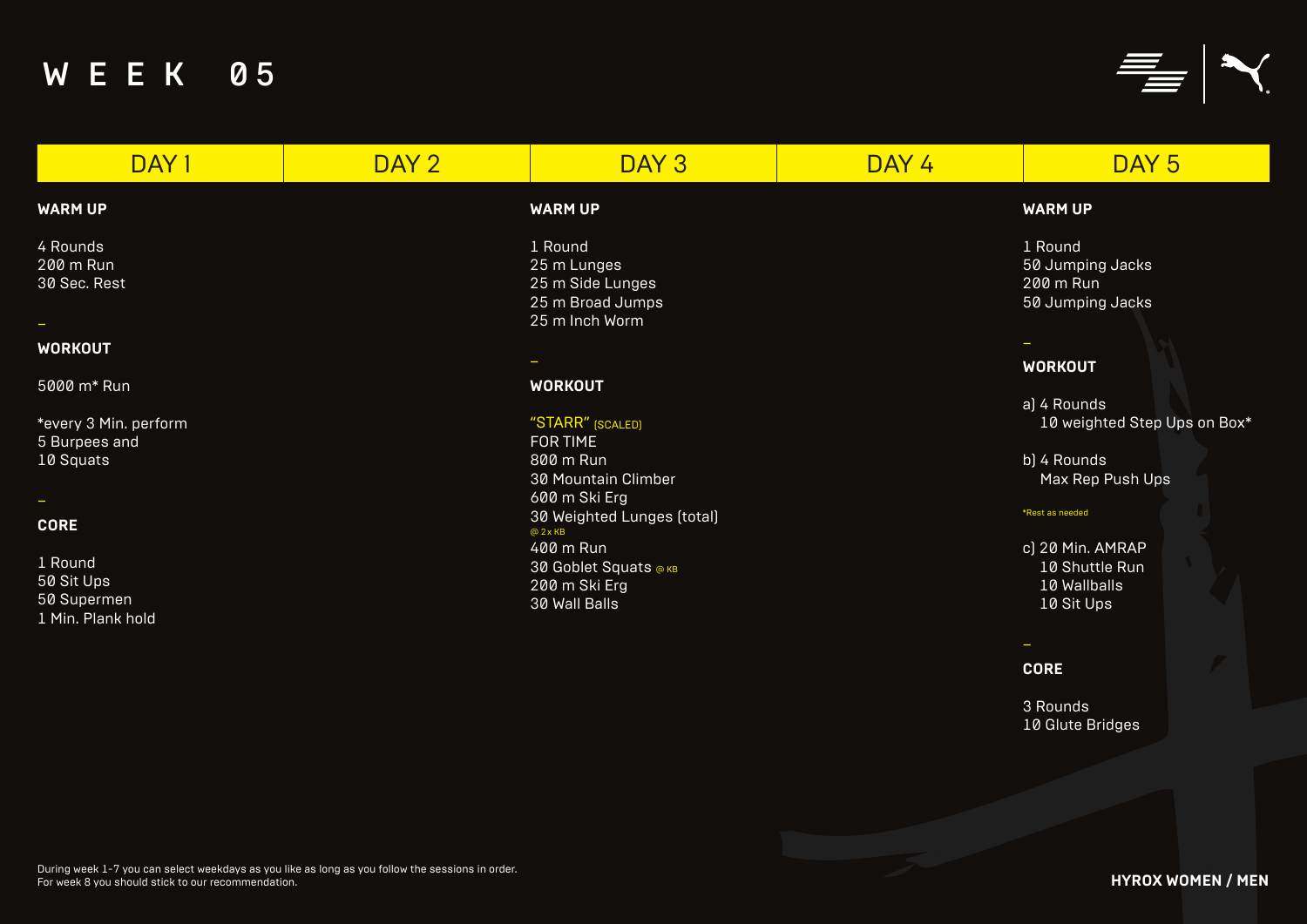### **WARM UP**

### **WORKOUT**

# W E E K 06

| DAY <sub>1</sub>                                                                                                                                            | DAY 2 | DAY 3                                                                                                       | DAY 4 | DAY <sub>5</sub>                                                                                                                                   |
|-------------------------------------------------------------------------------------------------------------------------------------------------------------|-------|-------------------------------------------------------------------------------------------------------------|-------|----------------------------------------------------------------------------------------------------------------------------------------------------|
| <b>WARM UP</b>                                                                                                                                              |       | <b>WARM UP</b>                                                                                              |       | <b>WARM UP</b>                                                                                                                                     |
| 4 Rounds<br>150 m Run<br>20 Sec. Rest, then<br>2 Rounds<br>250 m Run<br>30 Sec. Rest<br>$\overline{\phantom{a}}$                                            |       | 1000 m Row<br><b>WORKOUT</b><br>a) 5 Rounds<br>100 m Farmers Carry<br>90 Sec. Rest                          |       | 1 Round<br>5 Min. Easy Jog<br>10 Burpees<br>10 Box Jumps<br>10 V-Ups<br><b>WORKOUT</b>                                                             |
| <b>WORKOUT</b><br><b>FOR TIME</b><br>1000 m Run, then<br>$60 - 40 - 20$<br>Sandbag Lunges (total)<br>Single Leg Deadlift (total)<br>Mountain Climbers, then |       | b) 4 Rounds<br>50 m Sled Push<br>2 Min. Rest<br>c) 4 Rounds<br>50 m Sled Pull<br>2 Min. Rest<br><b>CORE</b> |       | a) 5 Rounds<br>10 Bench Press<br>10 Deadlift<br>10 Back Squat<br>2 Min. Rest<br>b) FOR TIME<br>3 Rounds<br>600 m Run or Row<br>50 Weighted Step ov |
| 1000 m Run<br><b>CORE</b><br>3 Rounds<br>30 Sec. Plank<br>30 Sec. Side Plank right<br>30 Sec. Side Plank left                                               |       | 3 Rounds<br>15 Hanging Knee Raises<br>20 Sit Ups<br>15 Hyperextensions                                      |       | 25 Push Ups                                                                                                                                        |

### b) FOR TIME

600 m Run or Row 50 Weighted Step over Box 25 Push Ups



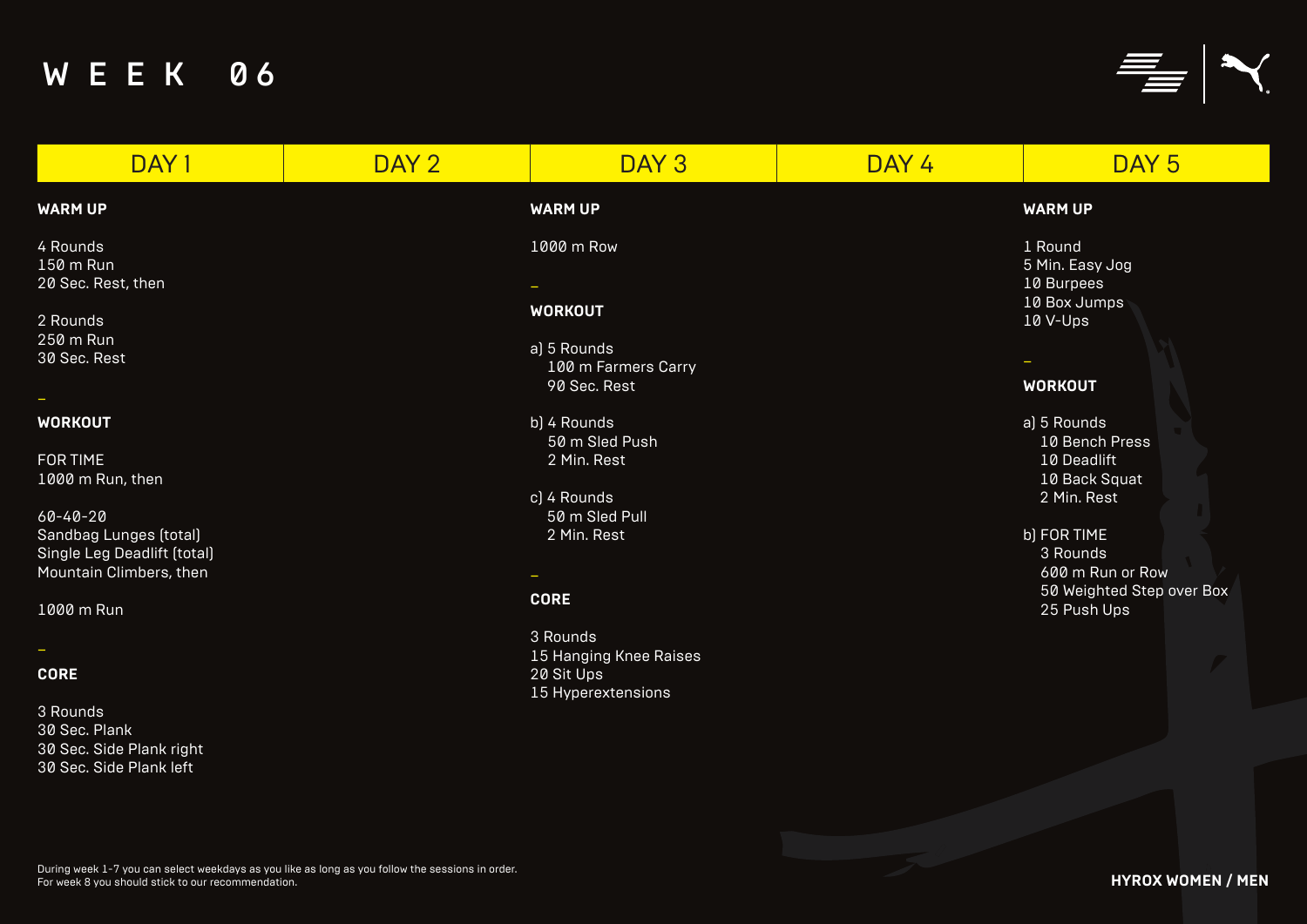### **WARM UP**

### **WORKOUT**

### b) "SHAKUR"

# W E E K 07

| DAY <sub>1</sub>                                                                                                                | DAY 2 | DAY <sub>3</sub>                                                                                    | DAY 4 | DAY <sub>5</sub>                                                                                                                                                                    |
|---------------------------------------------------------------------------------------------------------------------------------|-------|-----------------------------------------------------------------------------------------------------|-------|-------------------------------------------------------------------------------------------------------------------------------------------------------------------------------------|
| <b>WARM UP</b>                                                                                                                  |       | <b>WARM UP</b>                                                                                      |       | <b>WARM UP</b>                                                                                                                                                                      |
| 25 m Bear Crawl<br>25 m Crab Walk<br>25 m Inch Worm<br><b>WORKOUT</b>                                                           |       | 1 Round<br>2 Min. Jump Rope<br>25 m High Knees<br>25 m Buttkicks<br>25 m Lunges<br>25 m Side Lunges |       | 1 Round<br>50 Jumping Jacks<br>10 Tuck Jumps<br>20 Lunges<br><b>WORKOUT</b>                                                                                                         |
| <b>FOR TIME</b><br>3 Rounds<br>400 m Run<br>5 Min. SkiErg for Calories<br>5 Min. Row for Calories<br>3 Min. Rest<br><b>CORE</b> |       | <b>WORKOUT</b><br><b>FOR TIME</b><br>4 Rounds<br>400 m Row<br>25 m Sled Push<br>25 m Sled Pull      |       | a) 4 Rounds<br>10 Bench Press<br>10 Deadlift<br>10 Back Squat<br>2 Min. Rest<br>b) "SHAKUR"<br>$(1)$ 5 Min. AMRAP<br>10 Burpees<br>10 Push Ups<br>3 Min. Rest<br>$[2]$ 5 Min. AMRAP |
| 1 Round<br>50 V-Ups<br>50 Supermen                                                                                              |       |                                                                                                     |       | 10 Air Squats<br>10 Kettle Bell Sw<br>3 Min. Rest<br>$[3]$ 5 Min. AMRAP<br>10 Weighted Lun<br>$10$ $M$ oll Rollo                                                                    |

(1) 5 Min. AMRAP 10 Burpees 10 Push Ups 3 Min. Rest  $|$  (2) 5 Min. AMRAP 10 Air Squats 10 Kettle Bell Swings 3 Min. Rest b) (3) 5 Min. AMRAP

10 Weighted Lunges 10 Wall Balls

### **CORE**

```
3 Rounds 
10 Bird Dogs r/l
45 Sec. Plank
45 Sec. Side Plank r
45 Sec.Side Plank l
15 Glute Bridges
```